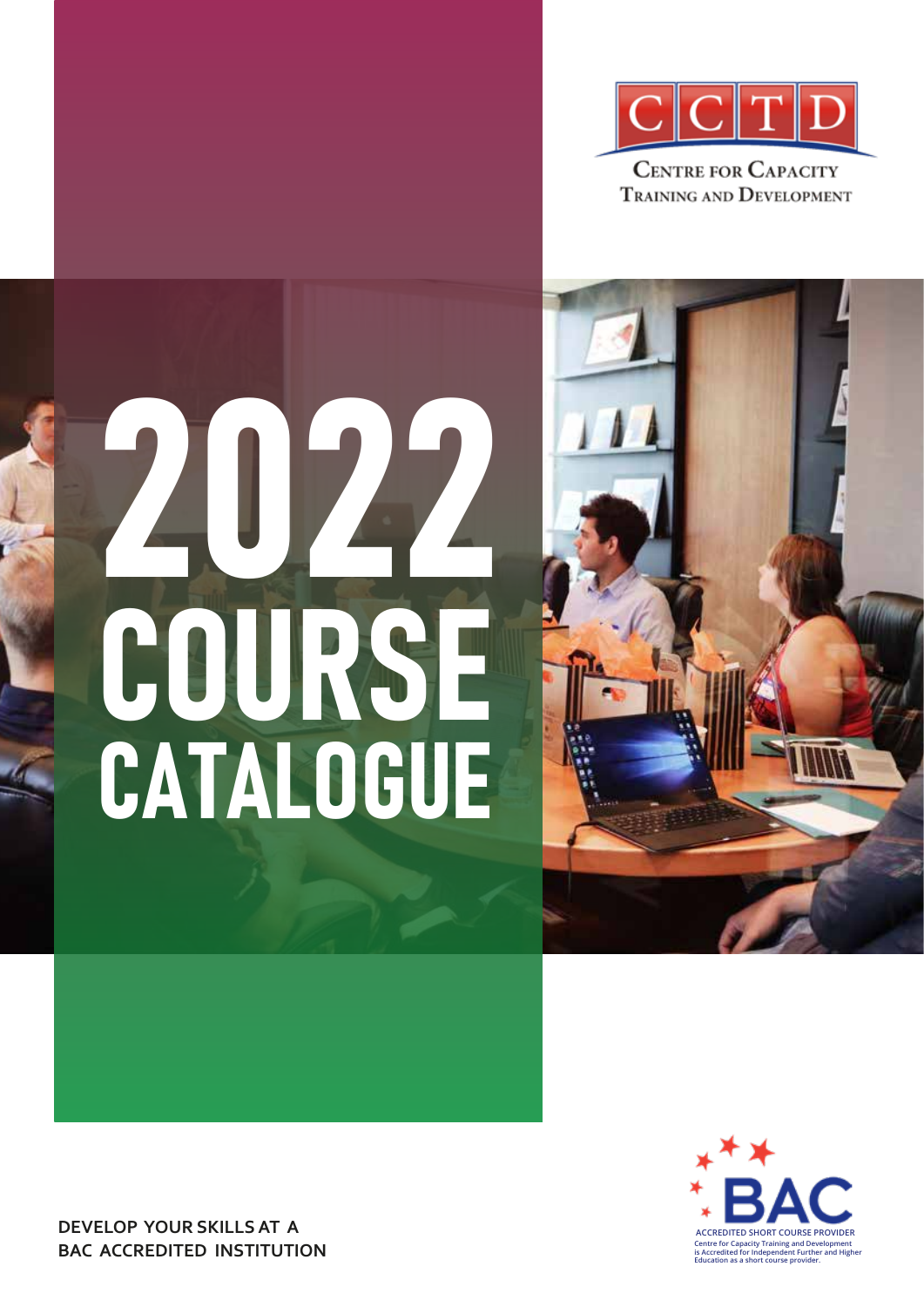**Contents** CONTENTS [A BIRD'S EYE VIEW](#page-2-0) [WHO WE ARE](#page-3-0) [CLIENTS WE HAVE](#page-6-0)  [CCTD CONSULTANTS](#page-7-0)  [OUR CONSULTANCIES](#page-8-0)  OUR SKILL DEVELOPMENT [REFUND POLICY](#page-9-0)  [2022 COURSE INDEX](#page-10-0)  [HELPFUL INFORMATION](#page-14-0) **DIRECTORY**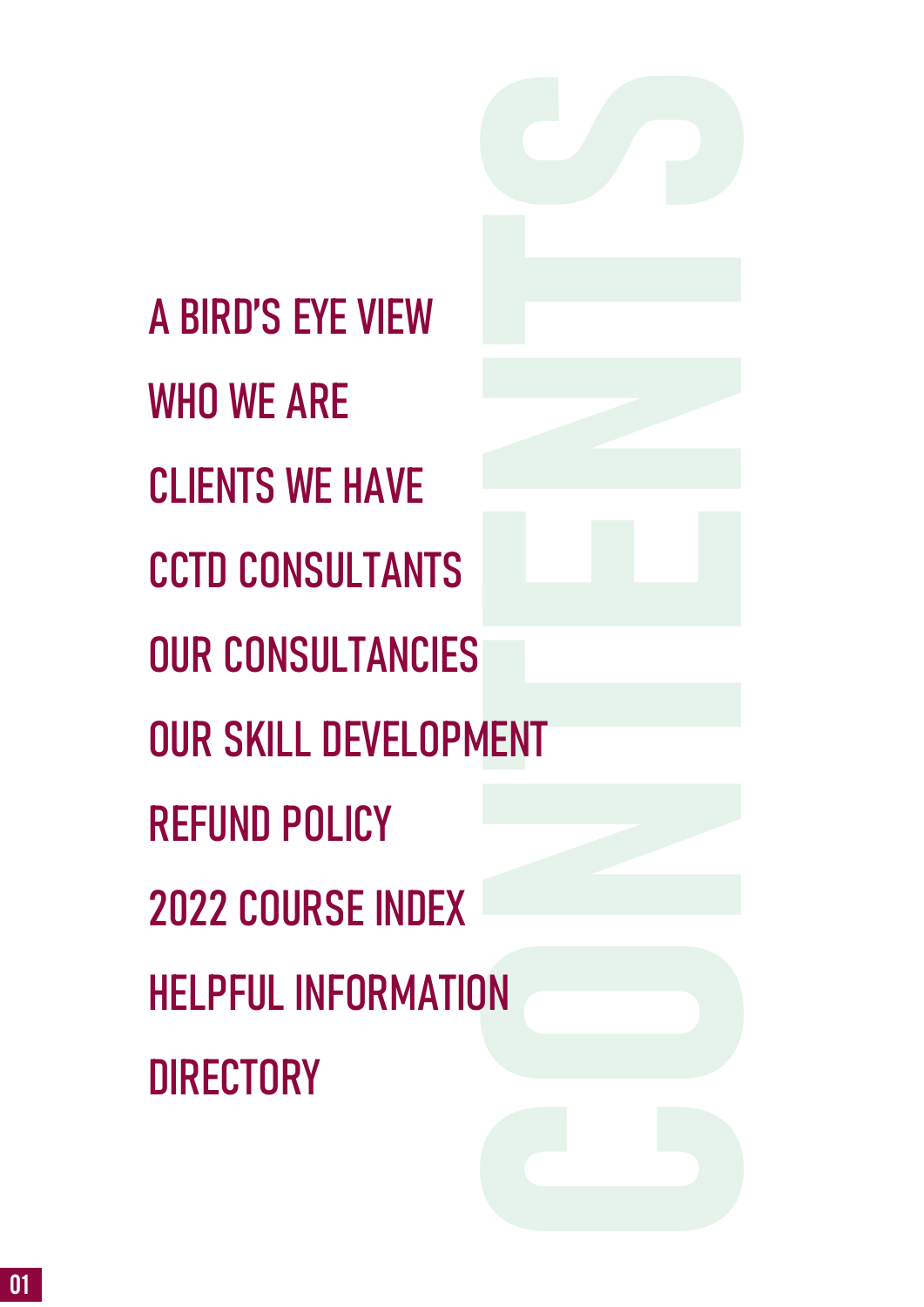### <span id="page-2-0"></span>A BIRD'S EYE VIEW

Centre for Capacity Training and Development (CCTD) came into being (existence) because of a genuine desire to augment the few available development/continuous professional development training centres. This is more so as there is currently much demand for such training centres to enhance the human resources and capacities of all varieties of employees, workers, entrepreneurs, etc. CCTD exists to support, train, and impart the requisite skills and knowledge to strategically position one to favourable compete in the ever-changing environment.

The Centre for Capacity Training and Development (CCTD) is a management training organisation located in Bristol, England, a wonderful, a beautiful, and a vibrant multicultural city. CCTD provides tailor-made management training for both private and public sector workers form around the world. The services provided by CCTD is excellent and it is of an international standard and of a high quality. This is a sure way of honing your professional skill, ability and capability.

The training CCTD provides is par excellence which focuses on the needs of the individual and provides the necessary tools to sharpen your skill to the highest level by improving your ability to perform to its apex to catapult you to the fore front in all endeavours.

To address any issue of human resource development, two key factors need to be appreciated and taken cognisance of, i.e., creativity and productivity. Unfortunately, these factors are not properly given the recognition that they deserve, and subsequently undermining its impact thereby creating a vacuum and ultimately limiting creativity and productivity in all spheres of life. Hence, CCTD exists to fill the vacuum to provide the needed platform for individuals and organisations to be more creative and productive

CCTD provides the necessary management programmes that are carefully carved out to meet the needs of all types of employees to easily cope and rise above every challenge to be on top of your game. Our specifically designed programmes are geared towards contemporary best business practice and ideas.

#### **CAPABILITIES AND STRENGTHS**

Our core capabilities and strengths are to basically to offer training skills to be able to identify and challenge existing practices that are not useful. The training offers innovative ideas to develop better and more effective practices that help to achieve set goals and objectives with absolute certainty. The programmes also include effective communication process and change management training skills which enhance the leadership skill of the individual.

Our clients come from all over the world especially from Africa, the Caribbean, and Asia. We are currently targeting and reaching out to other European countries. Without a doubt, our organisation is making inroads in terms of expansion in the human resource training sectors.

#### **ACCREDITATION**

We are accredited by the British Accreditation Council (BAC). The accreditation and recognition by the British Accreditation Council (BAC) puts CCTD in a great position of trust, as a highly qualified organisation to give the top of the range training skills. Just try us. Our experts of consultants will give you all the tools you need to be the best among the best in this dynamic world of high competition.

#### **CORONA VIRUS**

We strictly adhere to the UK Government's guidelines and protocols on corona virus to provide absolute safety and security for our clients at all times and in all situations. We do not compromise in any way the safety and security of our clients. Your safety and security in terms of health is paramount to us.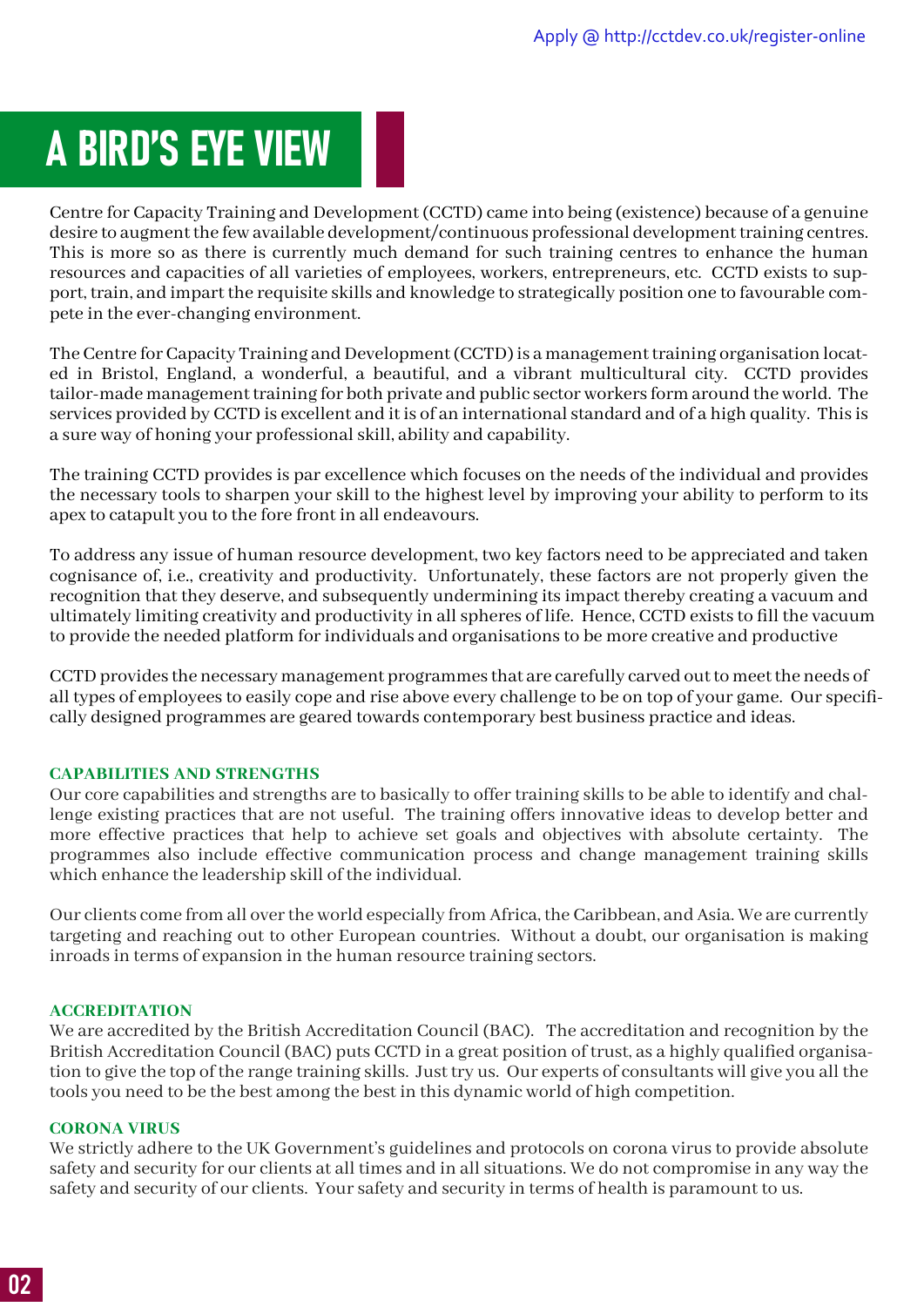### <span id="page-3-0"></span>WHO WE ARE

Centre for Capacity Training and Development (CCTD) provides continual management training and development for business employees in the public and private sector. It has become the standard method of training and development for management and non-management staff at most organisations.

#### **BACKGROUND**

CCTD emerged from concerns about the lack of continual professional development, raised by businesses in both the private and public sectors. It offers practical methods of improving performance efficiency on a daily basis. However, delivering such training presents daunting challenges and has become one of the most complex issues in Human Resource departments.

#### **KEY FACTORS**

Performance management has become the benchmark of all businesses striving to meet their corporate objectives, and organisations therefore strive to increase staff productivity. CCTD believes that the correct development of human resources, considering creativity and productivity, is the answer. The lack of these two key factors plagues both local and global organisations. CCTD adopts a two-pronged approach to address both in all types of business organisations.

#### **TRAINING STAFF**

We pride ourselves on employing the most experienced facilitators and consultants, who will equip you to become a visionary manager, a leader in your career and your organisation. Our facilitators and consultants use their proven business expertise to create new knowledge and enduring concepts that shape management practice and meet world economic demands.

They will provide key insights based on their practice-based experience, offering numerous perspectives whilst challenging your thinking at every level. We use interactive methods in our training programmes that meet the needs of all participants and set excellent standards in everything we do.

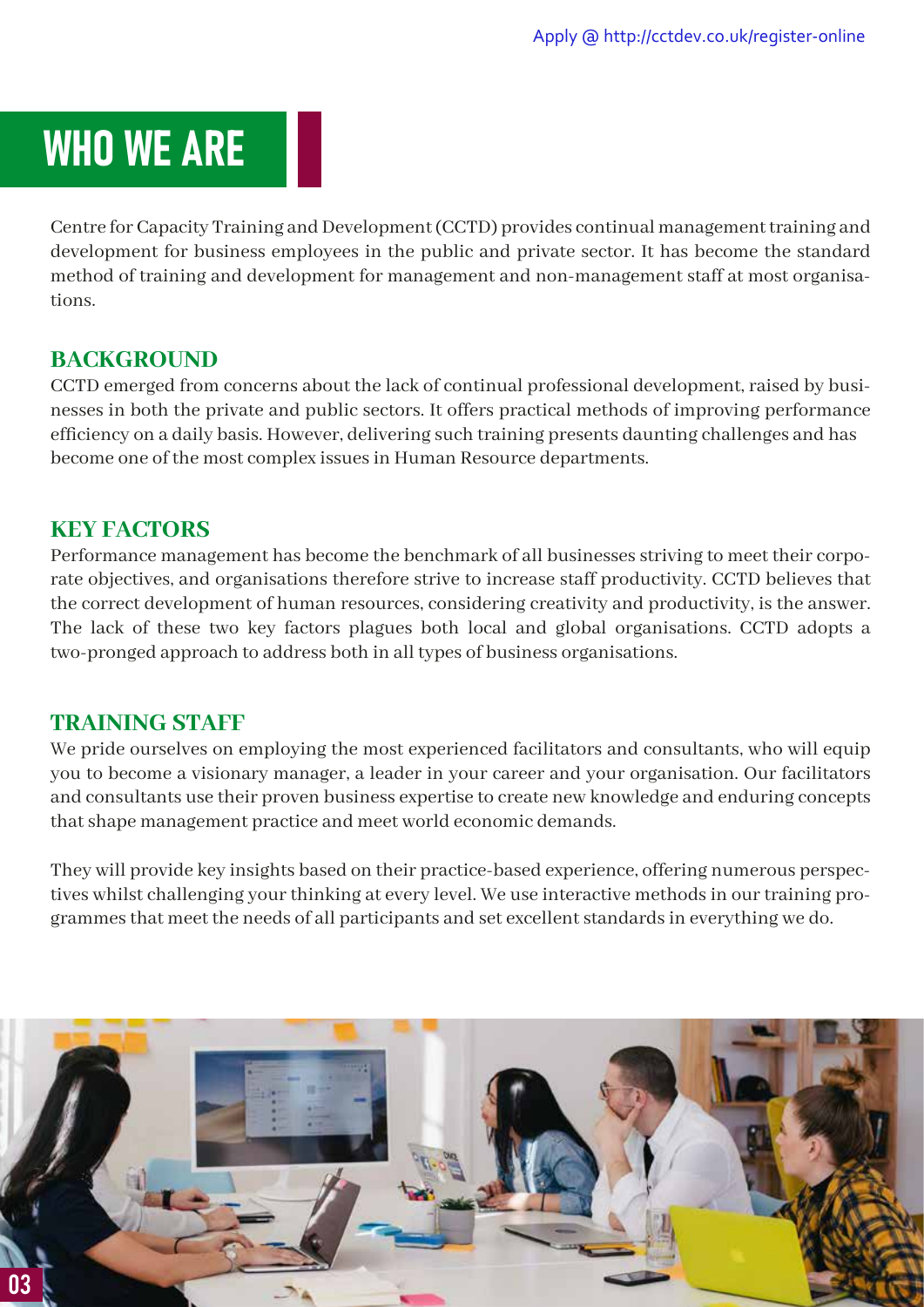#### **A SHIFT IN THINKING**

Transitioning from an accomplished functional specialist to a successful manager in today's world requires more than strong management skills: it requires a fundamental shift in thinking.

Effective managers at all levels, as well as CEO's, must understand the essence of their business and lead holistically-- understanding how key decisions impact each business function. This transition can take years to complete.

Our well-structured CCTD training programmes enhance and smooth out this personal and professional transformation. After the training, participants return to their respective organisations in a new frame of mind, with enhanced business judgement, and the self-confidence to lead through periods of growth and loss. This will sustain the organisation's competitive advantage.

This extensive set of Management Development programmes will shape your future and the future of your organisation. We are committed to positive impacts and outcomes on participants and their organisation through using bespoke management ideas based on current best practice and thinking.

#### **RESULTS**

Our training centre is primed to provide strategic training interventions that close the gap in staff performance deficiencies and scale-up existing knowledge to encourage optimum level performance. You will emerge from CCTD with the self-confidence and strategic skills to take on greater cross-functional responsibilities within your organisation, whether through training programmes delivered at our centre, or through our on-site programmes. You will become the visionary Manager, Director, or CEO that the business world needs.

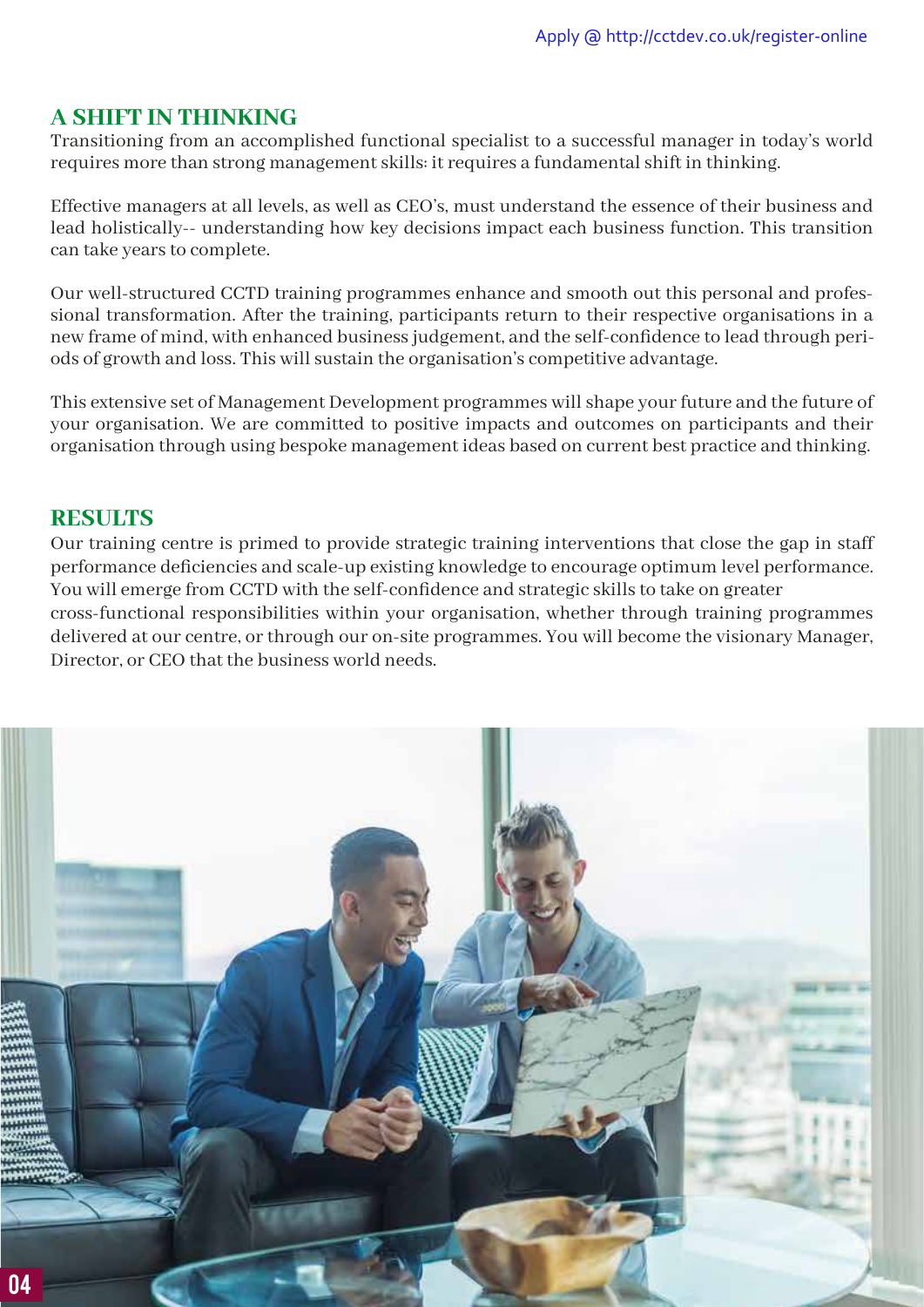

A CCTD strategy makes it possible for private and public service organisations to:

- Directly link programmes to missions
- Evaluate programmes based on mission objectives
- Prioritise project investment programmes based on performance capabilities required
- Leverage existing assets across the enterprise to improve performance
- Respond effectively to changing conditions
- Leverage technology to achieve performance levels that meet mission goals
- Effectively execute performance improvements in the private and public sector institutions

#### **TRAINING VENUES & FACILITIES**

Most of CCTD's courses are conducted within our premises for small groups. We however use conference facilities by top providers in and around our centre. Our choice is strategic, since we consider among others, issues such as location suitability, access to accommodation, and the general atmosphere. Our training equipments used in all venues are:

- State–of-the-art audiovisual equipment
- Computerized AV remote control systems
- Projectors
- Microphone systems
- Laser pointers
- Specialised presentation equipment

We ensure that all our training venues are equipped with wireless internet service connectivity for participant's convenience.

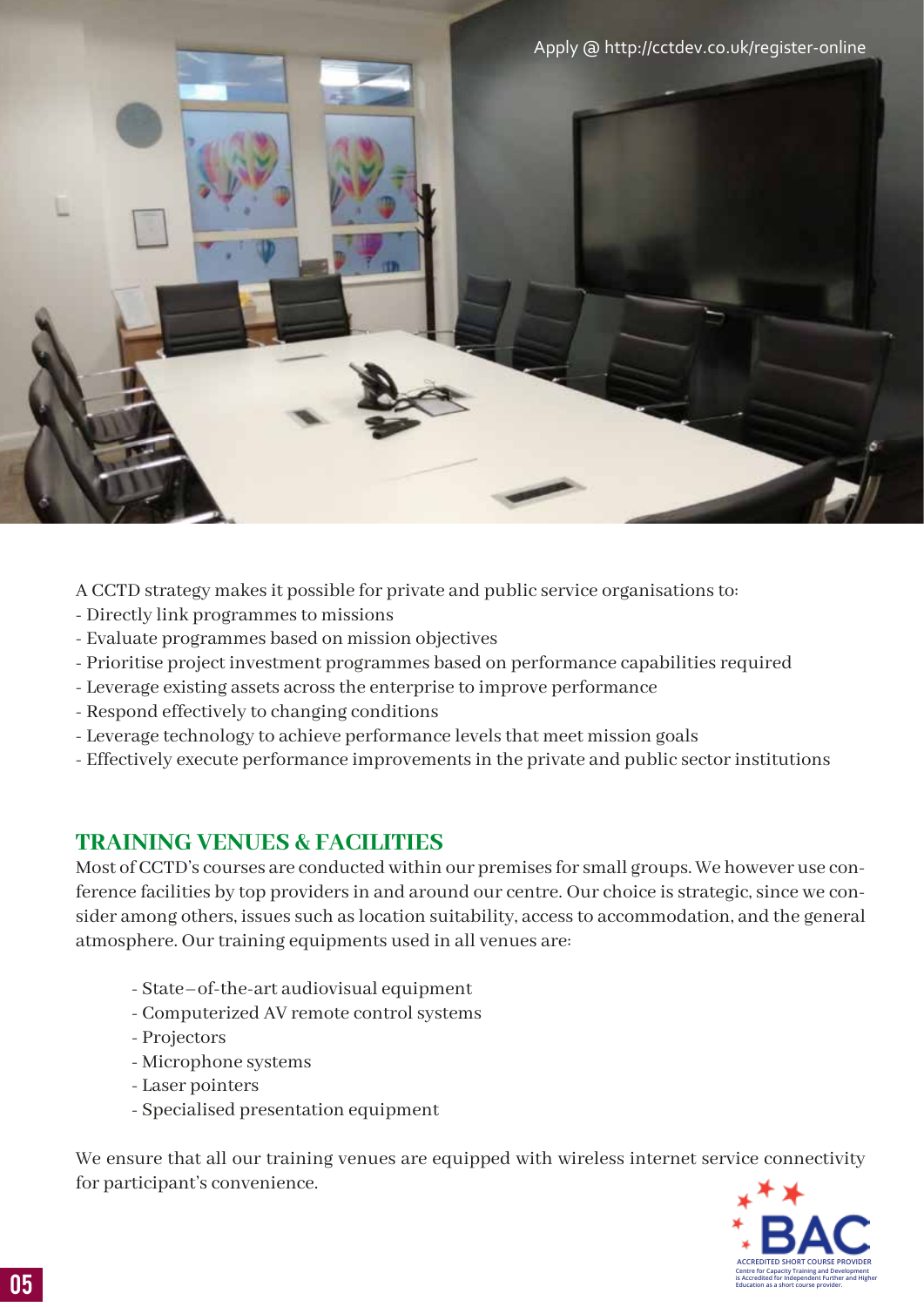### <span id="page-6-0"></span>CLIENTS WE HAVE

CCTD's clients come from diverse institutional backgrounds from developing nations, these include;

- Ministries of Agriculture
- Ministries of Finance/Planning
- Ministries of Science
- Ministries of Environment
- Ministries of Sports
- Ministries of Lands & Environment
- All other ministries or their equivalents
- Parastatals
- Security Institutions
- Financial Institutions
- Non-Governmental organizations
- Civil Society Organizations
- Multinational Agencies
- Donors and International Development Agencies
- Corporations
- Private sector institutions and companies

#### **OUR TARGET**

Principally most of our participants are:

- Junior-to-Senior professionals from our target institutions
- Heads of Department / section / division or unit
- Senior Public officials
- Middle level officers
- Project and finance directors
- All job holding titles of responsibility from all organisations functional areas

#### **CRITERIA FOR PARTICIPATION**

Our programmes are based on open access policy, but designed exclusively for junior to senior managers who are already working in a state or government oriented institution.

We enable delegates to sharpen their skills through our structured professional development programmes, upgrading their skills to enable them perform better in their existing job routines.

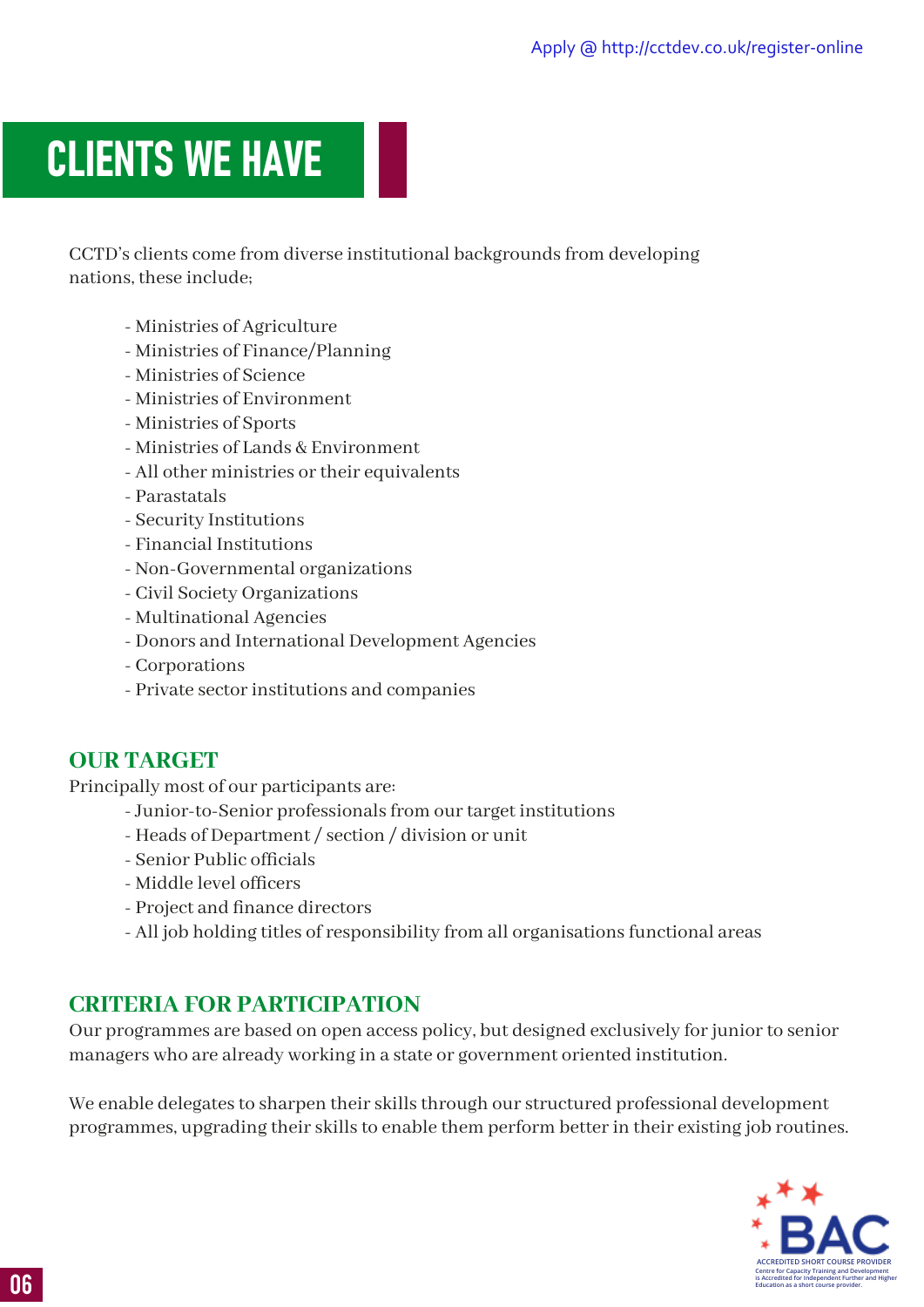Apply @ <http://cctdev.co.uk/register-online>

### <span id="page-7-0"></span>CCTD CONSULTANTS

All our consultants are qualified and have a great understanding of the business world with a proven track record in development training for managers and executives to achieve their business goals and objectives. They also have extensive experience in management development which provides them with a great toolkit of models and methodologies that can enhance self awareness for higher performance

#### **WHO WE WORK WITH**

CCTD works with Senior and Middle level officials from Governments, overseas development agencies, donor & bilateral agencies, multilateral agencies, development institutions, the private sector, development banks, consultants and NGOs.

To respond to the diverse nature of our clients, our entry prerequisites for participation in any of our scheduled courses are based on open access policy. It is however expected that participants will be mid-career and senior level professionals with at least one year of relevant experience in their job schedules.

#### **WHY CHOOSE CCTD AS A PARTNER?**

CCTD provides personalised care for participants' needs and sensitivity. Our trainers are leading figures in the industry and are highly experienced practitioners with sound proven track records in capacity building and development assignments.

All our capacity building solutions are designed with operational effectiveness as the core philosophy of our training. At CCTD, we ensure that skills and knowledge gained through participating in our training courses will have profound practical impacts.

A strong IT/ICT base forms the core of our methodology for presentation and training.

CCTD has in place the best learner-friendly environment, with state-of the-art training facilities.

The centre has a worldwide database of professional resource persons complementing CCTDs local consultants. There exists also a strong client database for development partnerships.

Our professional staff are experts in their professions, and they facilitate the transfer of knowledge to our participants for increased productivity and performance at all levels.

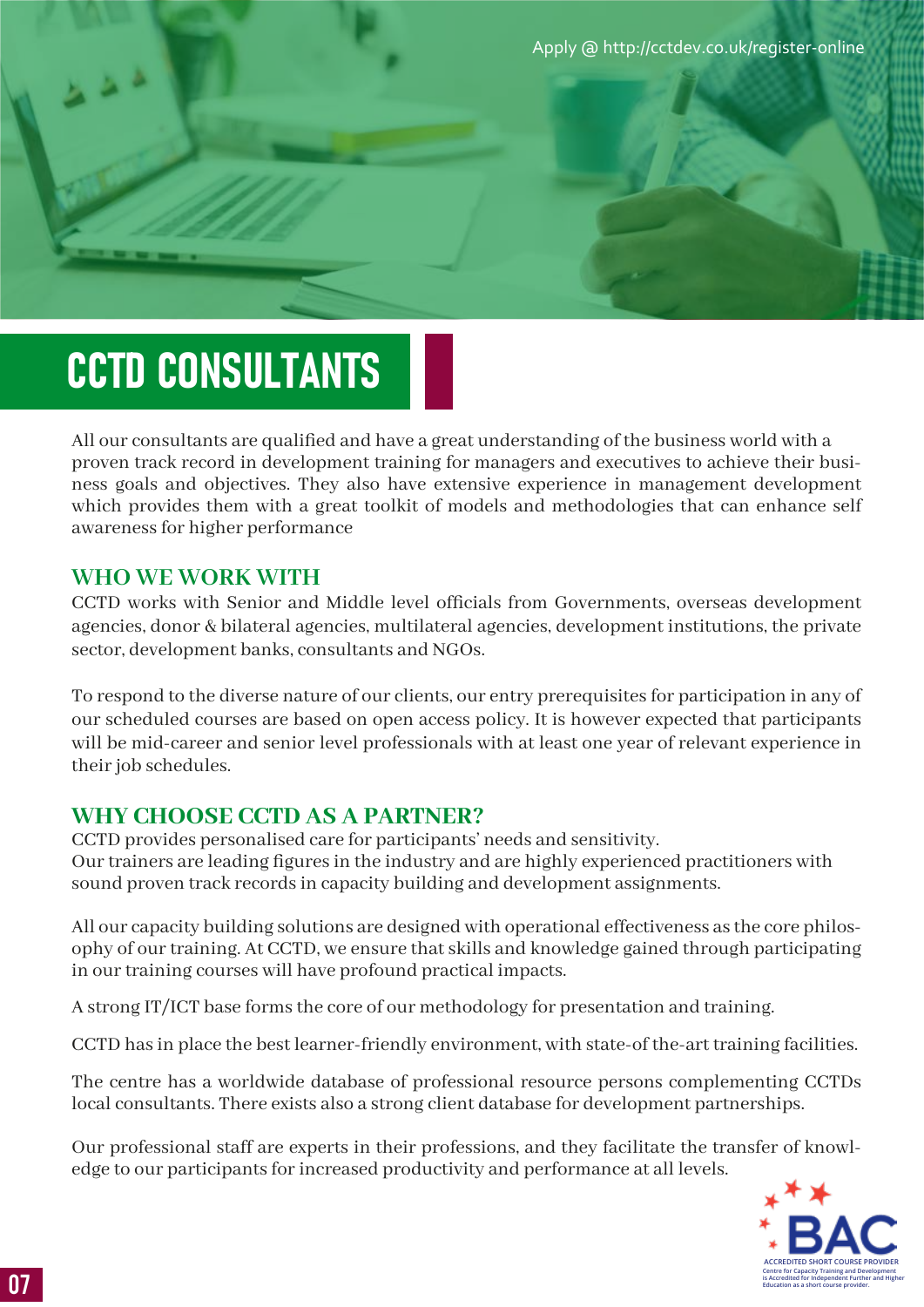### <span id="page-8-0"></span>OUR CONSULTANCIES

The expertise of CCTD's faculties is available to local and international organisations wishing to improve management performance. Our consultancy services can be used to help design and improve management procedures within an organisation, prepare and deliver custom-tailored training to an organisation's managers and staff, conduct feasibility studies, marketing research and provide strategic general advice and guidance at all levels of the organisational functional structures.

The expertise available from the institute's faculty is extensive, covering a broad range of subject areas.

#### **FUNDING AND SCHOLARSHIP**

Please note that CCTD does not provide sponsorship to support its programmes. It is the responsibility of the applicant to apply for financial support. Most donor agencies including development or technical assistance projects have standard procedures to follow before approving request for training funds.

We advise prospective applicants to apply for funding from projects within their organisations, since most projects funded by development agencies have capacity building training funds.

Please note: We do not accept programme participation fee payment from INDIVIDUALS who self-sponsor. We only accept institutional sponsored programmes for employees.

For complete funding procedures and guidelines, please contact our course registration manager for further details on how to apply for sponsorship.

The following development organisations and donor agencies represented in your country may support your application for funding to attend our programmess in UK.

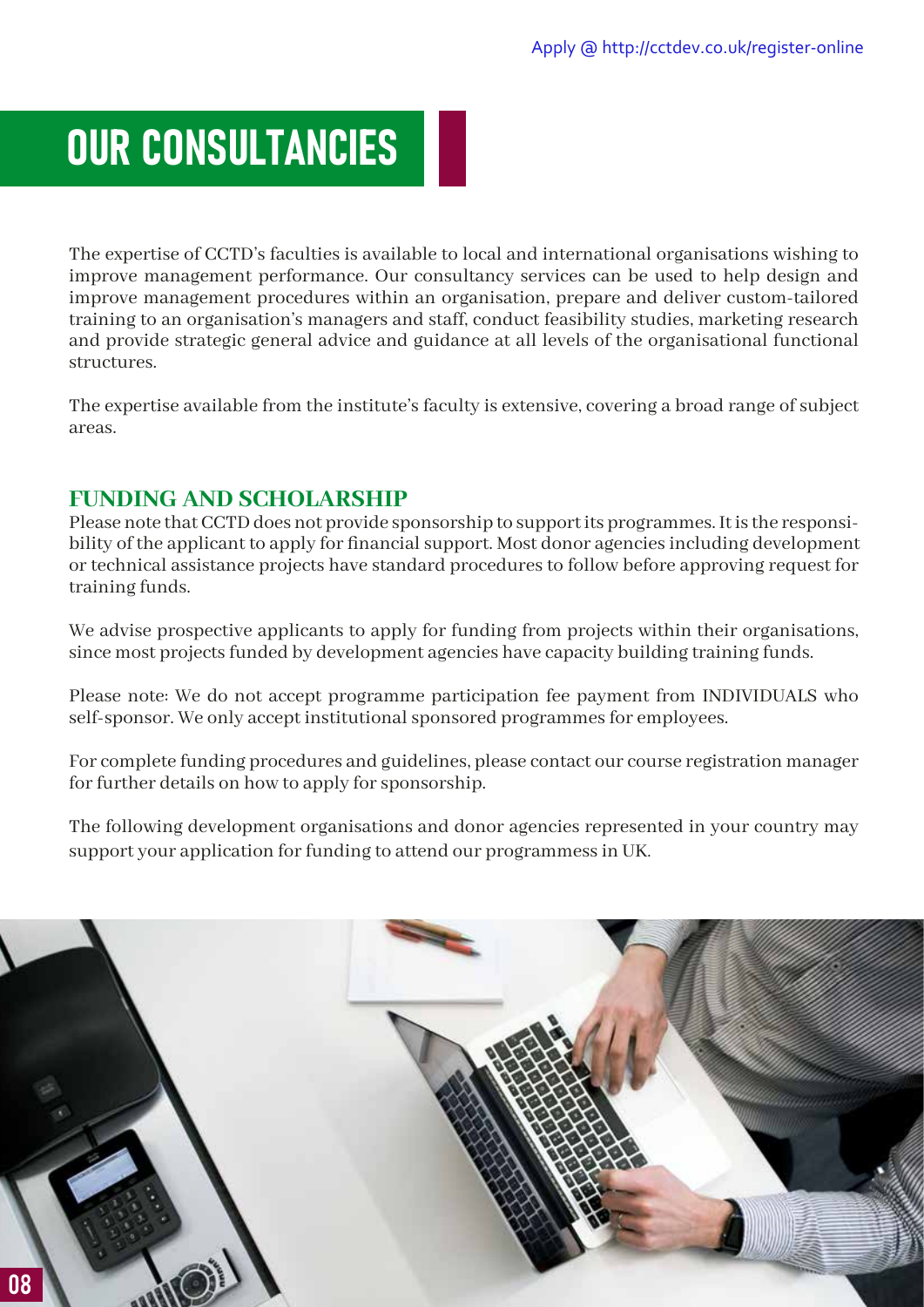### <span id="page-9-0"></span>REFUND POLICY

#### **FULL REFUND WILL BE PROVIDED UNDER THE FOLLOWING CIRCUMSTANCES:**

- Where the course has been cancelled.
- $\cdot$  Where a participant notifies the organisation of his/her intention to withdraw 14 days before the start of the programme.
- Where an overpayment has been made.
- 75% refund of fees paid will be made to a participant who cancels his/her programme less than 14 days before the commencement of the programme.
- No fees refund will be made to a participant who withdraws from the programme after he or she has commenced the programme and has been issued with all the training materials (including tablet/ laptop).
- Where a delegate is refused an entry visa, another location will be suggested to him/her but where the person does not agree to the change of location the fees paid will be refunded less 10% administration expenses.

Requests for refund must be addressed in writing to the director of programmes.

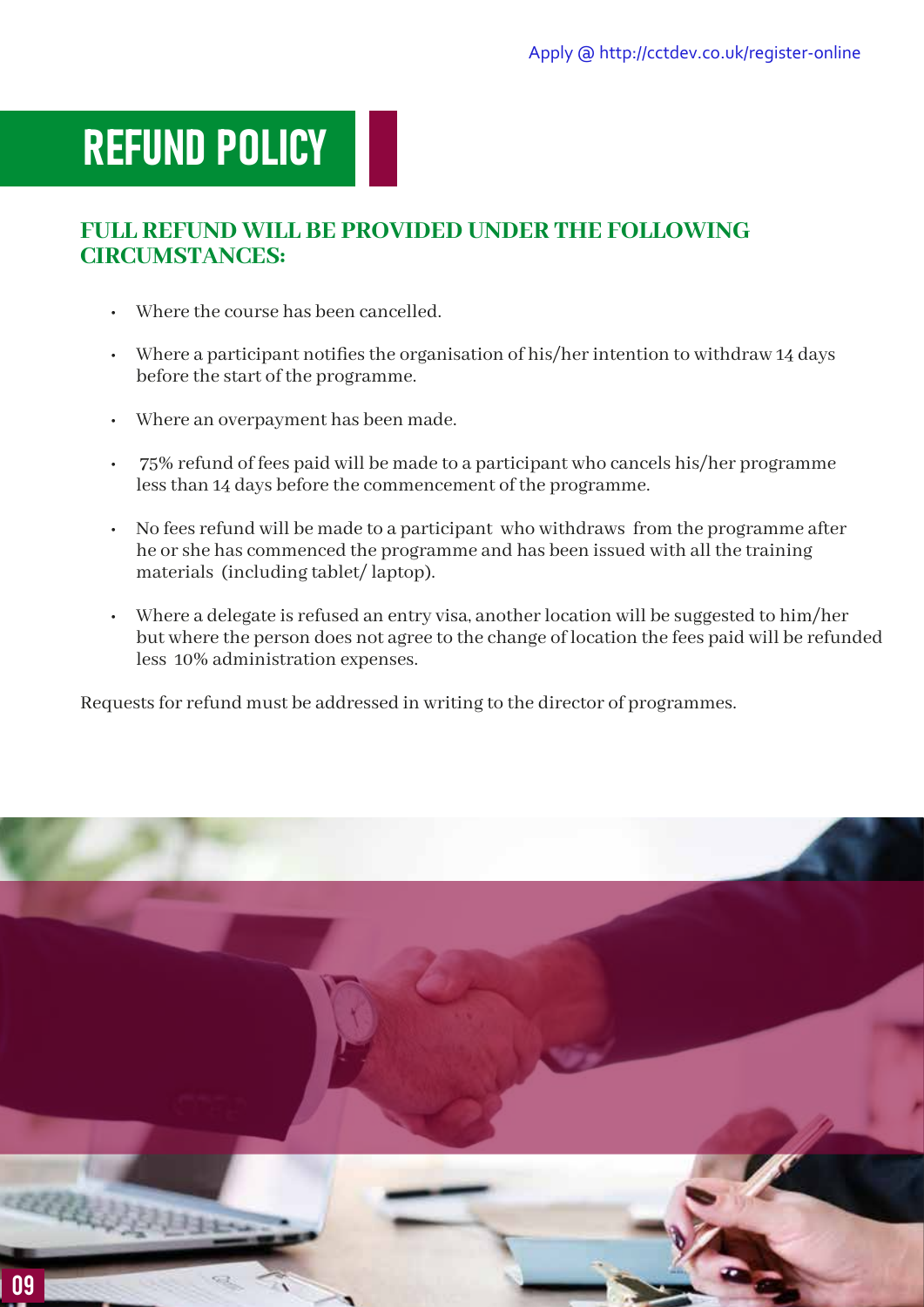### <span id="page-10-0"></span>2022 PROGRAMMES

CTTD specialises in development training courses and workshops providing employee development and training specific to the needs of each business organisation we work with.

Our training consultants work closely with your organisation to create the most effective leadership, management development or interpersonal skills training courses or workshops.

We have extensive experience in delivering a broad range of in-house leadership, sales and people management, and interpersonal skills training courses for participants at operational to senior management level in a wide range of private and public sectors organisations including Ministries, NGOs, Donors and Bilateral agencies.

### COURSE INDEX

| ADMINISTRATION, MANAGEMENT & PROTOCOLS                   |                          | PAGE <sub>11</sub> |
|----------------------------------------------------------|--------------------------|--------------------|
| <b>COMPUTERS &amp; INFORMATION TECHNOLOGY</b>            |                          | PAGE <sub>11</sub> |
| PUBLIC PRIVATE PARTNERSHIP AND STATE OWNED ORGANISATIONS | $\bar{a}$                | PAGE <sub>11</sub> |
| PROJECT MANAGEMENT & MONITORING                          |                          | PAGE <sub>11</sub> |
| <b>MANAGEMENT SYSTEMS</b>                                | $\overline{\phantom{a}}$ | PAGE <sub>11</sub> |
| MARKETING MANAGEMENT & PUBLIC RELATIONS                  | $\overline{\phantom{a}}$ | PAGE <sub>12</sub> |
| <b>HEALTH MANAGEMENT</b>                                 | $\overline{\phantom{a}}$ | PAGE 12            |
| ENVIRONMENT/NATURAL RESOURCES & CLIMATE CHANGE           | $\overline{\phantom{a}}$ | PAGE <sub>12</sub> |
| OIL & GAS                                                |                          | PAGE <sub>12</sub> |
| <b>PROCUREMENT &amp; LOGISTICS</b>                       | $\overline{\phantom{a}}$ | PAGE 12            |
| FINANCIAL MANAGEMENT & AUDITING                          | $\overline{\phantom{a}}$ | PAGE <sub>13</sub> |
| <b>HUMAN RESOURCES DEVELOPMENT</b>                       | $\equiv$                 | PAGE <sub>13</sub> |
| AGRICULTURE & FOOD SECURITY                              | $\overline{\phantom{a}}$ | PAGE <sub>13</sub> |
| BANKING, FINANCE & MACRO-ECONOMIC MANAGEMENT             |                          | PAGE <sub>13</sub> |

All course delegates will receive a FREE laptop computer or Tablet as part of their training package.



| <b>COURSE FEES</b>  |              |        |                 |  |  |  |
|---------------------|--------------|--------|-----------------|--|--|--|
| <b>VENUES</b>       | USD / GBP(E) |        | <b>DURATION</b> |  |  |  |
|                     |              | 1 Week | 2 Weeks         |  |  |  |
| UK                  | GBP(E)       | 2,950  | 3,450           |  |  |  |
| USA                 | GBP(E)       | 3,850  | 4,150           |  |  |  |
| <b>SOUTH AFRICA</b> | <b>US \$</b> | 2,550  | 3,450           |  |  |  |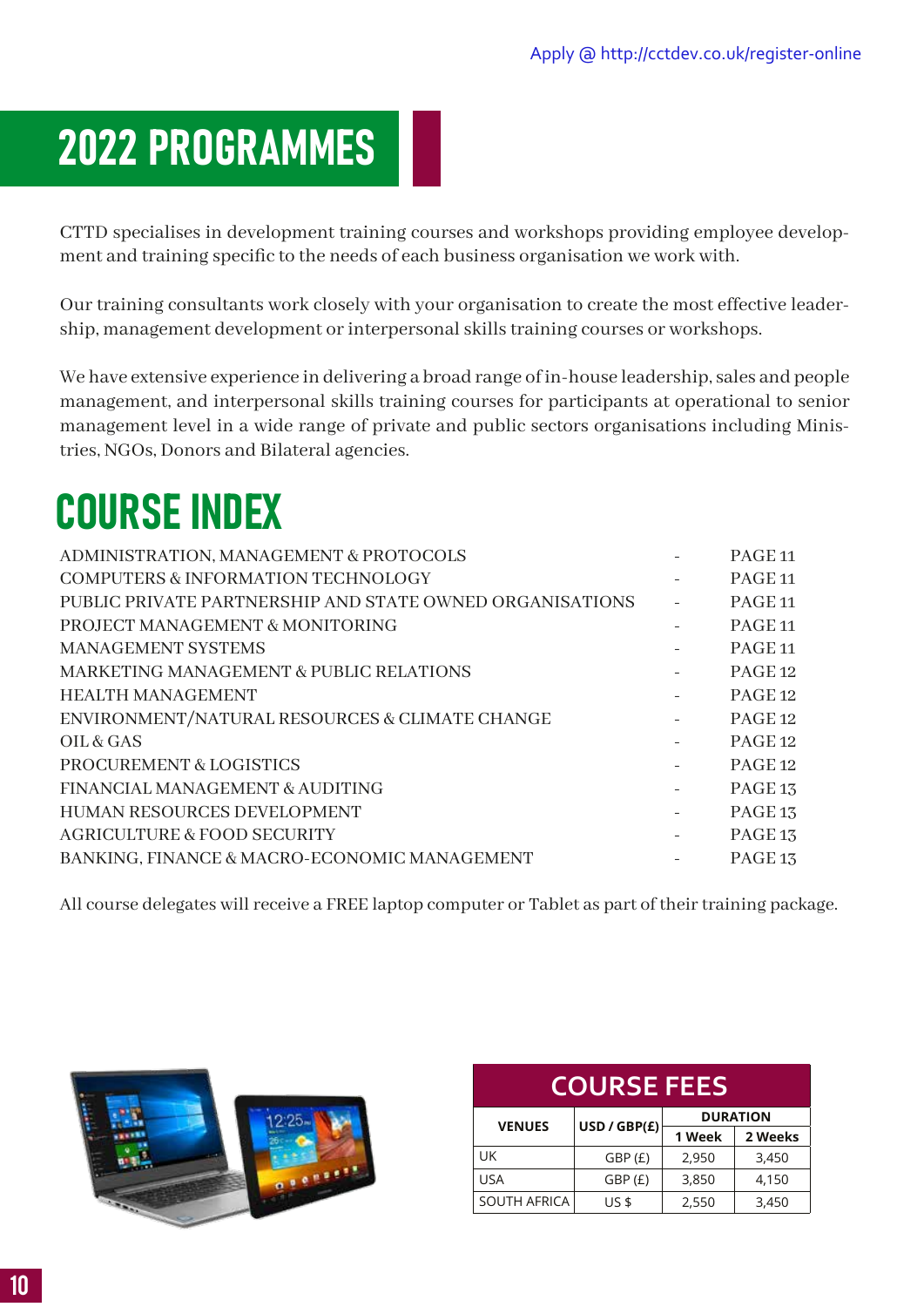#### ADMINISTRATION, MANAGEMENT & PROTOCOLS

| <b>CODE</b>   | <b>COURSE</b>                                                      | <b>SESSION 1</b> | <b>SESSION 2</b> | <b>SESSION 3</b> | <b>SESSION 4</b> | <b>SESSION 5</b> |
|---------------|--------------------------------------------------------------------|------------------|------------------|------------------|------------------|------------------|
| GMA-1         | Executive Secretaries & Personal Assistants Programme              | January          | March            | May              | September        | December         |
| GMA-2         | Prevention & Detection of Corporate Fraud                          | February         | April            | July             | October          |                  |
| GMA-3         | Managing NGO's in the 21st Century                                 | January          | March            | May              | August           | November         |
| GMA-4         | Total Quality Management (TQM)                                     | February         | May              | August           | October          | December         |
| GMA-5         | Contract Management (Principles Practices & Strategy)              | February         | April            | July             | October          |                  |
| GMA-6         | Management Development Programme for Project Managers              | January          | March            | July             | September        | November         |
| GMA-7         | Strategic Management and Balance Score Card                        | February         | April            | August           | October          | December         |
| GMA-8         | Strategic Planning for Senior Managers                             | February         | March            | May              | July             | October          |
| GMA-9         | Office Administration & Computer Skills for Secretaries            | February         | June             | September        | November         |                  |
| <b>GMA-10</b> | Public Service Delivery Programme                                  | January          | March            | May              | December         |                  |
| <b>GMA-11</b> | Pension & Social Security Management                               | January          | May              | August           | November         |                  |
| <b>GMA-12</b> | Local Government Governance Programme                              | January          | March            | July             | September        | November         |
| <b>GMA-13</b> | <b>Effective Management Skills</b>                                 | February         | April            | July             | October          | December         |
| <b>GMA-14</b> | Organisational Needs Assessment Programme                          | January          | March            | May              | August           | December         |
| <b>GMA-15</b> | Policy Analysis Management for Civil Servants                      | January          | March            | May              | September        | November         |
| <b>GMA-16</b> | Risk Management                                                    | February         | April            | June             | September        | December         |
| <b>GMA-17</b> | Sustainable Engineering Management                                 | January          | March            | May              | December         |                  |
| <b>GMA-18</b> | Engineering Leadership Management                                  | February         | April            | July             | October          |                  |
| <b>GMA-19</b> | Payroll Administration & Pension Planning, Analysis and Management | February         | June             | September        | November         |                  |
| <b>GMA-20</b> | Revenue Management                                                 | January          | April            | July             | July             | December         |
| <b>GMA-21</b> | <b>Aviation Management Systems</b>                                 | January          | April            | July             | July             | December         |

#### COMPUTERS & INFORMATION TECHNOLOGY

| <b>CODE</b> | <b>COURSE</b>                                       | <b>SESSION 1</b> | <b>SESSION 3</b> | <b>SESSION 3</b> | <b>SESSION 4</b> | <b>SESSION 5</b> |
|-------------|-----------------------------------------------------|------------------|------------------|------------------|------------------|------------------|
| $CIT-1$     | SQL Programming (SQL, Oracle, MYSQL, DB2, Teradata) | January          | April            | July             | July             | December         |
| $CIT-2$     | <b>SAS Programming</b>                              | January          | March            | May              | August           | November         |
| $CIT-3$     | Tableau Software                                    | February         | April            | July             | October          | December         |
| $CIT-4$     | SQL Server Integration Services (SSIS)              | January          | March            | June             | September        | December         |
| $CIT-5$     | Data Warehousing                                    | February         | April            | July             | October          |                  |
| $CIT-6$     | Data Modeling                                       | January          | March            | May              | August           | November         |
| $CIT-7$     | Data Analysis                                       | February         | April            | July             | October          | December         |
| CIT-8       | Business Intelligence (BI)                          | January          | March            | June             | September        | December         |

#### PUBLIC PRIVATE PARTNERSHIP AND STATE OWNED ORGANISATIONS

| <b>CODE</b> | <b>COURSE</b>                                      | <b>SESSION 1</b> | <b>SESSION 3</b> | <b>SESSION 3</b> | <b>SESSION 4</b> | <b>SESSION 5</b> |
|-------------|----------------------------------------------------|------------------|------------------|------------------|------------------|------------------|
| PPP-1       | PPP Legal Framework                                | January          | March            | May              | August           | December         |
| PPP-2       | PPP Legal Documentation, Drafting and Negotiations | February         | April            | June             | October          | December         |
| PPP-3       | Fiscal Oversight for SEOs                          | January          | March            | May              | July             | December         |
| PPP-4       | PPP Project Fianace and Infrastructure             | February         | April            | June             | September        | November         |
| PPP-5       | Managing SEOs                                      | January          | March            | May              | September        | November         |
| PPP-6       | Managing PPP                                       | February         | March            | June             | October          | December         |

#### PROJECT MANAGEMENT & MONITORING

| <b>CODE</b>   | <b>COURSE</b>                                             | <b>SESSION 1</b> | <b>SESSION 2</b> | <b>SESSION 3</b> | <b>SESSION 4</b> | <b>SESSION 5</b> |
|---------------|-----------------------------------------------------------|------------------|------------------|------------------|------------------|------------------|
| PMM-1         | Project Planning, Monitoring & Evaluation                 | February         | April            | June             | August           | December         |
| PMM-2         | Monitoring & Evaluation of Educational Projects           | February         | May              | July             | September        | December         |
| PMM-3         | Programme Evaluation for Development Projects             | January          | March            | May              | July             | October          |
| PMM-4         | Project & Programme Management                            | January          | May              | July             | September        | November         |
| PMM-5         | Management, Control & Evaluation of Donor Funded Projects | January          | March            | May              | August           | October          |
| PMM-6         | <b>Project Management for Engineers</b>                   | January          | May              | August           | December         |                  |
| PMM-7         | Project & Environmental Management                        | February         | June             | August           | December         |                  |
| PMM-8         | Project Risk Management                                   | January          | May              | October          | December         |                  |
| PMM-9         | Monitoring & Evaluation of Micro-Credits                  | February         | May              | August           | September        | December         |
| <b>PMM-10</b> | Public Sector Programme (Implementation, M&E Strategy)    | April            | April            | September        | October          | November         |
| <b>PMM-11</b> | Project Estimation and Budgeting Programme                | January          | March            | May              | September        | November         |
| <b>PMM-12</b> | Monitoring & Evaluation of Rural Credit Schemes           | January          | May              | August           | November         |                  |
| <b>PMM-13</b> | Programme Development (Strategy & Implementation)         | February         | June             | September        | December         |                  |

#### MANAGEMENT SYSTEMS

| <b>CODE</b> | <b>COURSES</b>                            | <b>SESSION 1</b> | <b>SESSION 2</b> | <b>SESSION 3</b> | <b>SESSION 4</b> | <b>SESSION 5</b> |
|-------------|-------------------------------------------|------------------|------------------|------------------|------------------|------------------|
| $MS-1$      | <b>Quality Management Systems</b>         | March            | May              | July             | October          | December         |
| $MS-2$      | <b>Food Safety Management Systems</b>     | February         | May              | July             | September        | November         |
| $MS-3$      | Occupational Health and Safety Management | February         | April            | July             | September        | November         |
| $MS-4$      | Information Security Management Systems   | January          | March            | May              | August           | December         |

#### COURSE DURATION: 2 WEEKS/1 WEEK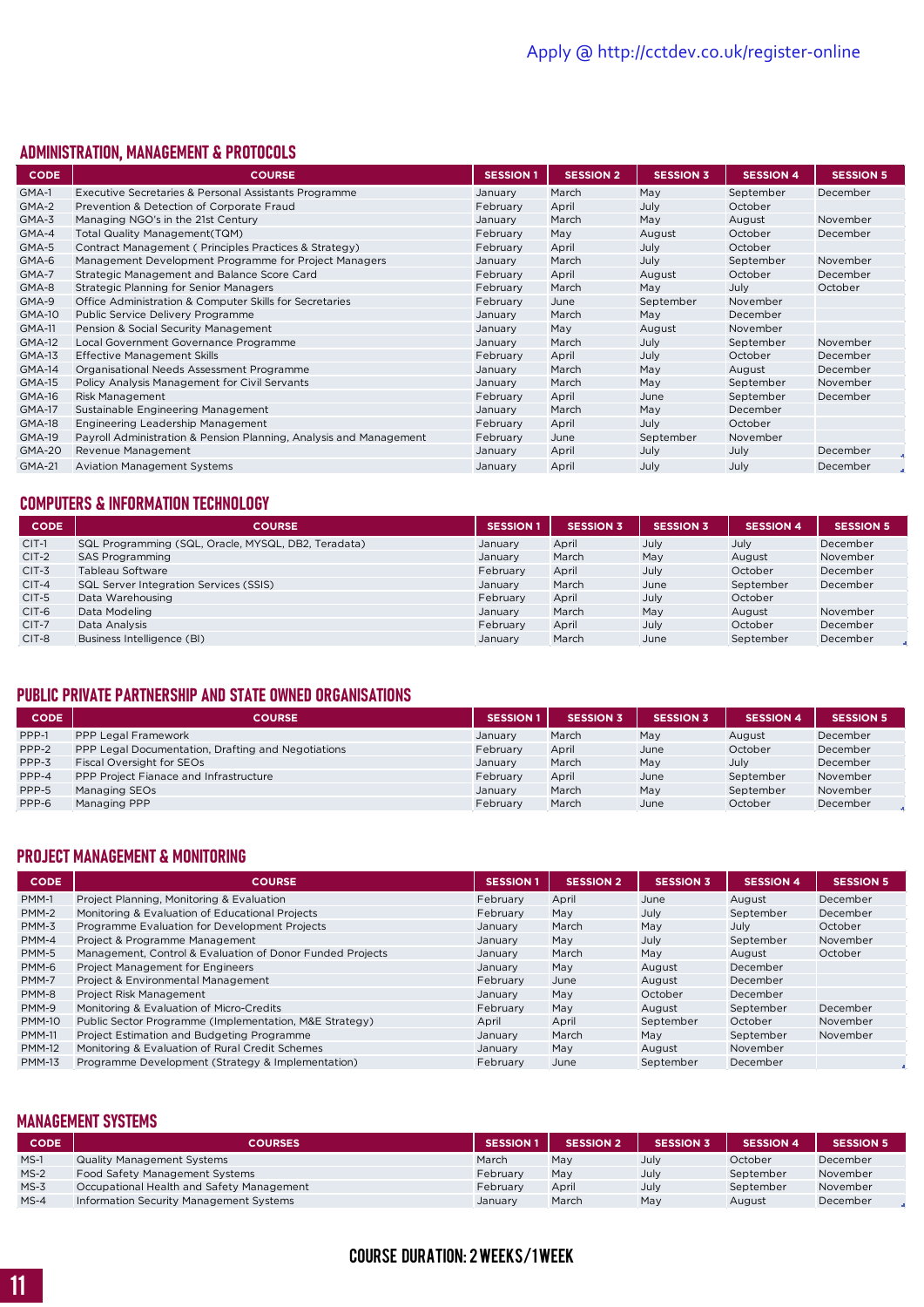#### MARKETING MANAGEMENT & PUBLIC RELATIONS

| <b>CODE</b> | <b>COURSE</b>                                              | <b>SESSION 1</b> | <b>SESSION 2</b> | <b>SESSION 3</b> | <b>SESSION 4</b> |
|-------------|------------------------------------------------------------|------------------|------------------|------------------|------------------|
| MPR-1       | Public Relations & Marketing Management Course             | January          | May              | August           | December         |
| MPR-2       | Marketing & New Product Development Course                 | January          | May              | September        | November         |
| MPR-3       | Developing a Strategic Marketing Plan                      | February         | June             | September        | December         |
| MPR-4       | Marketing, Information Systems & Foreign Trade Development | February         | June             | August           | November         |
| MPR-5       | Handling Customer Complaints & Care Programme              | April            | July             | October          |                  |
| MPR-6       | Customer Service in the Public Sector                      | January          | May              | August           | October          |

#### HEALTH MANAGEMENT

| <b>CODE</b> | <b>COURSE</b>                                | <b>SESSION 1</b> | <b>SESSION 2</b> | <b>SESSION 3</b> | <b>SESSION 4</b> | <b>SESSION 5</b> |
|-------------|----------------------------------------------|------------------|------------------|------------------|------------------|------------------|
| $HM-1$      | Health Information Systems (HIS)             | February         | May              | July             | September        | November         |
| $HM-2$      | Public Health Management                     | January          | March            | July             | September        | November         |
| $HM-3$      | Monitoring & Evaluation of Health Programmes | January          | May              | August           | October          | December         |
| $HM-4$      | Health Systems Research                      | February         | May              | July             | September        | November         |
| $HM-5$      | Health Management & Development Programme    | January          | March            | May              | August           | December         |
| $HM-6$      | Medical Secretaries Programme                | February         | June             | August           | October          | December         |
| $HM-7$      | Strategic Planning for Health Executives     | January          | March            | May              | September        | December         |
| $HM-8$      | Public Health and Health Promotion           | January          | March            | May              | October          | November         |
| $HM-9$      | <b>Health Care Management</b>                | April            | August           | September        | November         |                  |

#### ENVIRONMENT/NATURAL RESOURCES & CLIMATE CHANGE

| <b>CODE</b>   | <b>COURSES</b>                                    | <b>SESSION 1</b> | <b>SESSION 2</b> | <b>SESSION 3</b> | <b>SESSION 4</b> | <b>SESSION 5</b> |
|---------------|---------------------------------------------------|------------------|------------------|------------------|------------------|------------------|
| ERC-1         | Environmental Impact Assessment                   | January          | May              | September        | November         |                  |
| ERC-2         | Water & Sanitation Management                     | January          | April            | June             | August           | November         |
| ERC-3         | Management of Sustainable Natural Resources       | January          | May              | July             | October          | December         |
| ERC-4         | Monitoring & Evaluation of Environmental Projects | February         | June             | August           | October          | December         |
| ERC-5         | Leadership & Climate Change                       | January          | March            | May              | September        | November         |
| ERC-6         | Integrated Water & Resources Management Planning  | February         | May              | August           | October          | December         |
| ERC-7         | Integrated Environment Management(IEM)            | January          | March            | June             | October          | December         |
| ERC-8         | Environmental Health Research Programme           | February         | May              | August           | October          | December         |
| ERC-9         | <b>Statistical Methods for Risk Management</b>    | January          | March            | May              | July             | November         |
| <b>ERC-10</b> | Carbon Credit (CDD/PDD) Applications              | January          | April            | June             | August           | December         |
| <b>ERC-11</b> | Sustainable Land Development                      | February         | May              | September        | November         |                  |
| <b>ERC-12</b> | <b>Environmental Management Systems</b>           | January          | March            | June             | September        |                  |
| <b>ERC-13</b> | Forest Sustainability Development Programme       | February         | June             | October          |                  |                  |

#### OIL & GAS

| <b>CODE</b>   | <b>COURSES</b>                                             | <b>SESSION</b> | <b>SESSION 2</b> | <b>SESSION 3</b> | <b>SESSION 4</b> | <b>SESSION 5</b> | <b>SESSION 6</b> |
|---------------|------------------------------------------------------------|----------------|------------------|------------------|------------------|------------------|------------------|
| OGM-1         | Executive Introduction to the Oil and Gas Sector           | January        | March            | May              | August           | November         |                  |
| OGM-2         | Oil and Gas Industry Policy Development and Implementation | January        | April            | July             | October          | December         |                  |
| OGM-3         | Oil and Gas Operations Management                          | January        | March            | June             | September        | December         |                  |
| OGM-4         | Oil and Gas Logistics and Supply Chain Management          | February       | April            | July             | October          | December         |                  |
| OGM-5         | Oil and Gas Project Management                             | January        | May              | July             | August           | September        | November         |
| OGM-6         | Human Resource Management in Oil and Gas Operations        | March          | June             | August           | October          | December         |                  |
| OGM-7         | Oil and Gas Operations and Project Analysis                | January        | March            | May              | November         |                  |                  |
| OGM-8         | Oil and Gas Project Analysis & Management                  | February       | May              | June             | September        | December         |                  |
| OGM-9         | Oil and Gas Operations and Project Financing               | January        | April            | July             | October          | December         |                  |
| <b>OGM-10</b> | Oil and Gas Legal Regulatory Framework and Standards       | March          | May              | August           | November         |                  |                  |
| <b>OGM-11</b> | Risk Management in the Oil and Gas Industry                | February       | June             | September        | December         |                  |                  |
| OGM-12        | Integrated (QHSE) Management in the Oil and Gas Sector     | January        | April            | July             | October          | December         |                  |
| OGM-13        | Petroleum and Energy Law                                   | January        | March            | May              | August           | November         |                  |
| <b>OGM-14</b> | Training of Trainers for the Oil & Gas Industry            | January        | April            | July             | October          | December         |                  |
| OGM-15        | Petroleum Engineering                                      | January        | April            | August           | October          | December         |                  |
| OGM-16        | Local Content Management in Oil and Gas Industry           | February       | June             | September        | December         |                  |                  |
| <b>OGM-17</b> | Petrouleum Engineering (for Non Technical Staff)           | April          | July             | October          | December         |                  |                  |

#### PROCUREMENT & LOGISTICS

| <b>CODE</b>  | <b>COURSES</b>                                 | <b>SESSION 1</b> | <b>SESSION 2</b> | <b>SESSION 3</b> | <b>SESSION 4</b> | <b>SESSION 5</b> |
|--------------|------------------------------------------------|------------------|------------------|------------------|------------------|------------------|
| $PL-1$       | Strategic Procurement & Contract Management    | January          | March            | May              | September        | November         |
| $PL-2$       | Modernizing Procurement in the Public Sector   | January          | March            | April            | July             | November         |
| $PL-3$       | Contract Management & Dispute Resolution       | February         | April            | August           | August           | December         |
| $PL-4$       | Works Procurement Management                   | March            | May              | July             | September        | November         |
| PL-5         | Strategic Procurement & Sourcing               | January          | April            | August           | December         |                  |
| PL-6         | Rural Road Development & Maintenance Programme | January          | March            | May              | July             | October          |
| $PL-7$       | Project Procurement Management                 | February         | May              | July             | October          | December         |
| PL-8         | Management of Stores & Inventory               | January          | May              | July             | September        | November         |
| $PL-9$       | Logistics Materials & Procurement Management   | March            | July             | July             | December         |                  |
| <b>PL-10</b> | Monitoring & Auditing of Procurement Projects  | January          | March            | July             | October          | December         |

#### COURSE DURATION: 2 WEEKS/1 WEEK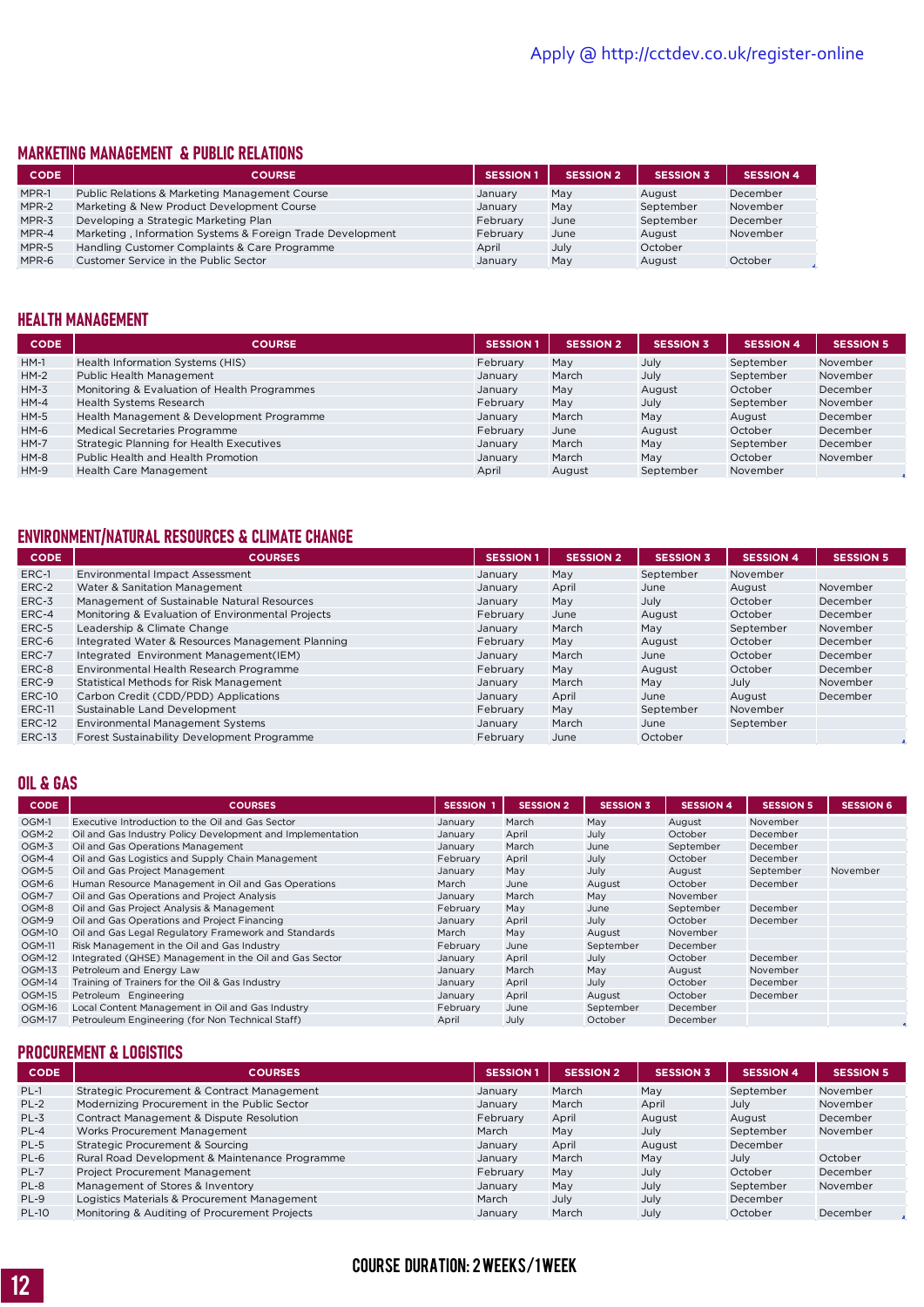#### FINANCIAL MANAGEMENT & AUDITING

| <b>CODE</b>   | <b>COURSES</b>                                                                        | <b>SESSION 1</b> | <b>SESSION 2</b> | <b>SESSION 3</b> | <b>SESSION 4</b> | <b>SESSION 5</b> |
|---------------|---------------------------------------------------------------------------------------|------------------|------------------|------------------|------------------|------------------|
| $FMA-1$       | Finance & Accounting for Non-Financial Managers                                       | March            | May              | July             | October          |                  |
| $FMA-2$       | Financial Management& Disbursement of Donor Funded Projects                           | February         | May              | August           | December         |                  |
| $FMA-3$       | Financial Reporting & Auditing of Projects                                            | January          | March            | June             | August           | November         |
| FMA-4         | Financial Management & Strategic Planning                                             | January          | May              | August           | December         |                  |
| FMA-5         | Accountability, Transparency & Ethics (Anti-Corruption & Fraud Prevention Strategies) | March            | July             | September        | November         |                  |
| FMA-6         | Public Sector Budgeting & Budgetary Control                                           | January          | March            | August           | October          |                  |
| FMA-7         | International Financial Reporting Standards                                           | February         | May              | August           | December         |                  |
| FMA-8         | Finance & Project Management for NGOs                                                 | January          | April            | June             | November         |                  |
| FMA-9         | Corporate Financial Management Programme                                              | February         | April            | July             | September        |                  |
| <b>FMA-10</b> | <b>Public Financial Management</b>                                                    | January          | March            | July             | September        | November         |
| <b>FMA-11</b> | Managerial Finance for Public Enterprises                                             | February         | April            | July             | September        | December         |
| <b>FMA-12</b> | Risk Management in Power and Utility Enterprises                                      | March            | July             | September        | November         |                  |
| <b>FMA-13</b> | Financial Management for Utility Enterprises                                          | March            | March            | June             | August           | November         |
| <b>FMA-14</b> | <b>Financial Modelling</b>                                                            | March            | May              | July             | October          |                  |
| <b>FMA-15</b> | <b>Advanced Financial Modelling</b>                                                   | February         | April            | July             | September        | December         |
| <b>FMA-16</b> | <b>Treasury Management</b>                                                            | January          | April            | June             | September        | November         |
| <b>FMA-17</b> | Corporate Risk Management                                                             | February         | June             | August           | October          |                  |
| <b>FMA-18</b> | Advanced Energy Finance Analytics                                                     | February         | August           | August           | October          | December         |
| <b>FMA-19</b> | Asset Management & Budgeting for Public Utilities                                     | January          | April            | June             | November         |                  |

#### HUMAN RESOURCES DEVELOPMENT

| <b>CODE</b>   | <b>COURSES</b>                                            | <b>SESSION 1</b> | <b>SESSION 2</b> | <b>SESSION 3</b> | <b>SESSION 4</b> | <b>SESSSION 5</b> |
|---------------|-----------------------------------------------------------|------------------|------------------|------------------|------------------|-------------------|
| HRD-1         | Organizational Change (Policy, Strategy & Implementation) | January          | March            | May              | September        | November          |
| HRD-2         | Management Development Strategy for HR Professionals      | January          | March            | July             | October          | December          |
| $HRD-3$       | Training of Trainer (TO)                                  | February         | April            | July             | November         | December          |
| HRD-4         | Administrative Skills for Secretaries & PA's              | January          | March            | May              | August           | November          |
| HRD-5         | Human Resources for HR Managers                           | January          | March            | July             | September        | November          |
| HRD-6         | Talent Management & Successuin Planning                   | January          | May              | August           | October          | December          |
| HRD-7         | Human Resources Management : Skills & Techniques          | February         | May              | August           | October          | December          |
| HRD-8         | Management & Administration of Pensions                   | February         | June             | August           | November         |                   |
| HRD-9         | <b>Conflict Management &amp; Resolution</b>               | January          | April            | June             | August           | November          |
| <b>HRD-10</b> | HRM Policy, Strategy and Analytics                        | February         | April            | July             | November         | December          |
| <b>HRD-11</b> | <b>HRM Analytics</b>                                      | January          | March            | May              | September        | November          |
| <b>HRD-12</b> | Leadership Development Skills for Managers                | January          | March            | May              | July             | November          |

#### AGRICULTURE & FOOD SECURITY

| <b>CODE</b>   | <b>COURSES</b>                                                 | <b>SESSION 1</b> | <b>SESSION 2</b> | <b>SESSION 3</b> | <b>SESSION 4</b> | <b>SESSION 5</b> |
|---------------|----------------------------------------------------------------|------------------|------------------|------------------|------------------|------------------|
| AFS-1         | M & E for Agricultural Research & Extension Projects           | February         | June             | September        | November         |                  |
| AFS-2         | Agricultural Project Analysis Management                       | March            | May              | July             | September        | November         |
| $AFS-3$       | Monitoring & Evaluation of Agriculture Projects                | March            | June             | August           | October          |                  |
| AFS-4         | Agricultural Extension & Rural Communications                  | January          | March            | July             | October          | December         |
| AFS-5         | Management of Agricultural Research (MAR)                      | January          | May              | July             | September        | November         |
| AFS-6         | Agricultural Marketing & Export                                | February         | May              | August           | November         |                  |
| AFS-7         | Agricultural Trade & Trade Policy (Macro-Economic & Analysis)  | January          | May              | August           | October          |                  |
| AFS-8         | Agricultural Survey: Design, Implementation, Data Analysis     | February         | May              | September        | November         |                  |
| AFS-9         | Participatory Farm Management (Research & Extension)           | January          | March            | May              | September        | December         |
| <b>AFS-10</b> | Gender Analysis for Agriculture & Natural Resources Management | March            | April            | July             | October          | December         |

#### BANKING, FINANCE & MACRO-ECONOMIC MANAGEMENT

| <b>CODE</b>   | <b>COURSES</b>                                                   | <b>SESSION 1</b> | <b>SESSION 2</b> | <b>SESSION 3</b> | <b>SESSION 4</b> | <b>SESSION 5</b> |
|---------------|------------------------------------------------------------------|------------------|------------------|------------------|------------------|------------------|
| BFM-1         | Public Debt Management & Techniques                              | January          | March            | May              | September        | November         |
| BFM-2         | Macro-Economic Forecasting (National Strategies)                 | January          | May              | August           | October          | December         |
| BFM-3         | Public Expenditure Analysis & Management                         | January          | March            | July             | September        | November         |
| BFM-4         | Revenue Policy & Administration (Macro-Economic Perspectives)    | February         | April            | July             | September        | November         |
| BFM-5         | Economic Growth & Poverty Reduction Programme                    | January          | April            | June             | August           | November         |
| BFM-6         | Public Financial Management (PFM)                                | January          | March            | May              | September        | November         |
| BFM-7         | Public Sector Policy Analysis Programme                          | February         | May              | October          | December         |                  |
| BFM-8         | Macro-Economic Management & Fiscal Policy (MMFP)                 | February         | June             | September        | November         |                  |
| BFM-9         | Management Development Programmes for Micro-Finance Institutions | January          | March            | June             | August           | November         |
| <b>BFM-10</b> | Grant & Proposal Writing Programme                               | March            | June             | September        | November         |                  |
| <b>BFM-11</b> | Community Based Micro-Finance Programme                          | February         | June             | August           | October          | December         |
| <b>BFM-12</b> | Credit Risk Management                                           | January          | March            | May              | September        | November         |

#### COURSE DURATION: 2 WEEKS/1 WEEK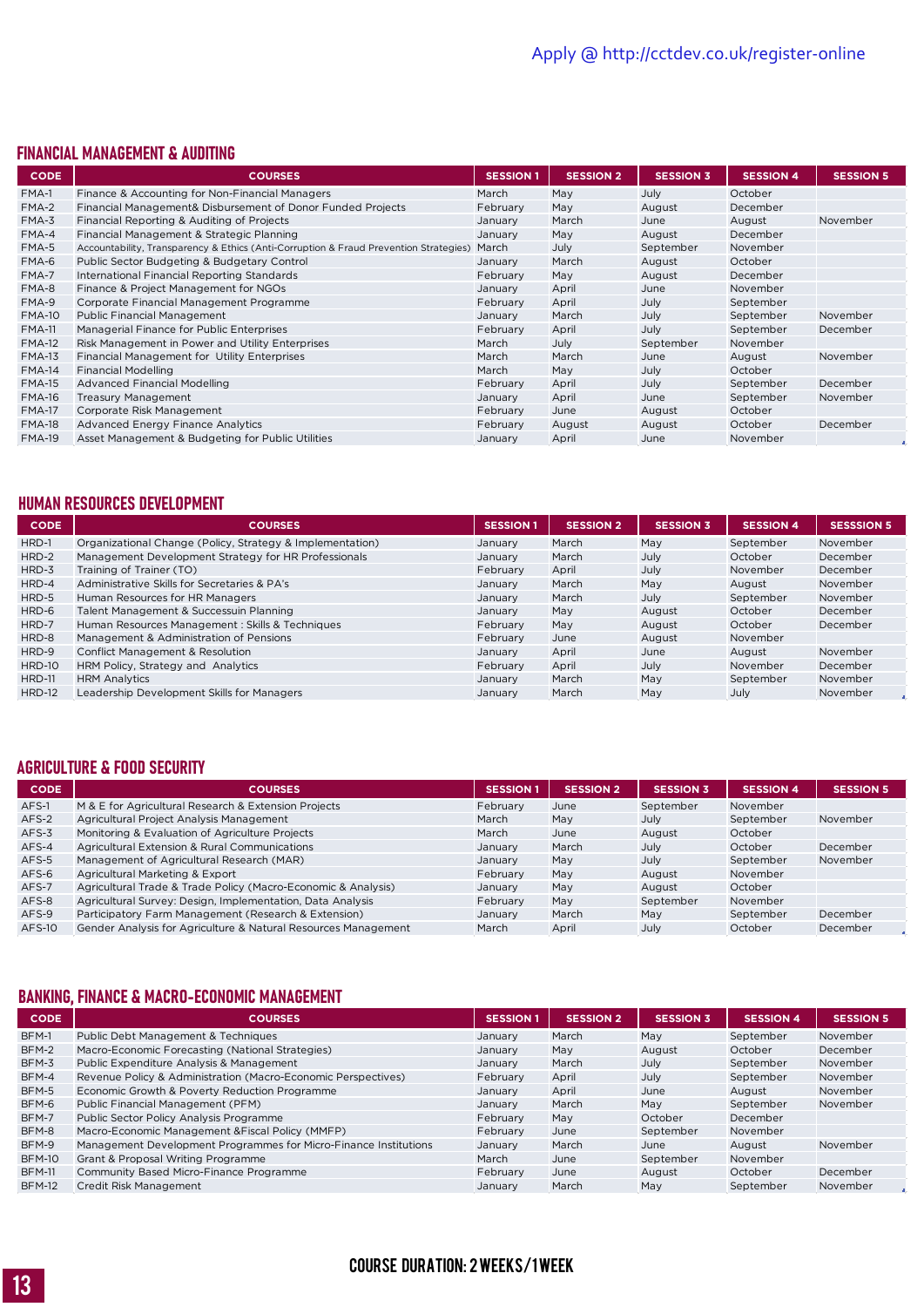### <span id="page-14-0"></span>HELPFUL INFORMATION

#### **TRAVEL HEALTH INSURANCE**

CCTD suggests that all participating delegates should purchase a comprehensive travel health insurance to cover travel injuries and illness in all our centres (UK, USA and South Africa). Insurance coverage could be purchased from your local travel agency. Course fees do not include medical and insurance coverage for participating delegates.

#### **FUNDING AND SCHOLARSHIP**

Please note that CCTD does not provide sponsorship to support its programmes. The responsibility to secure financial support rests with the applicants and their sponsoring bodies. Most donor agencies including development or technical assistance projects have standard procedures to follow before approving request for training funds.

We advise prospective applicants to apply for funding from projects within their organisations, since most projects funded by development agencies have capacity building training funds.

The following development organisations and donor agencies represented in your country may support your application for funding to attend our programmes :

The World Bank Canadian International Development Agency (CIDA) The European Development Fund The Netherlands Government Swedish International Development Agency (SIDA) United States Agency for International Development (USAID) The Asian Development Bank (ADB) The British Council Commonwealth Fund for Technical Cooperation (CFTC) German Foundation for International Development (GTZ) The African Development Bank UN Agencies such as: WFP, UNIFEM, UNFPA, UNIFEP, etc

Please note: We do not accept programme participation fee payment from INDIVIDUALS who self-sponsor. We only accept institutional sponsored programmes for employees.